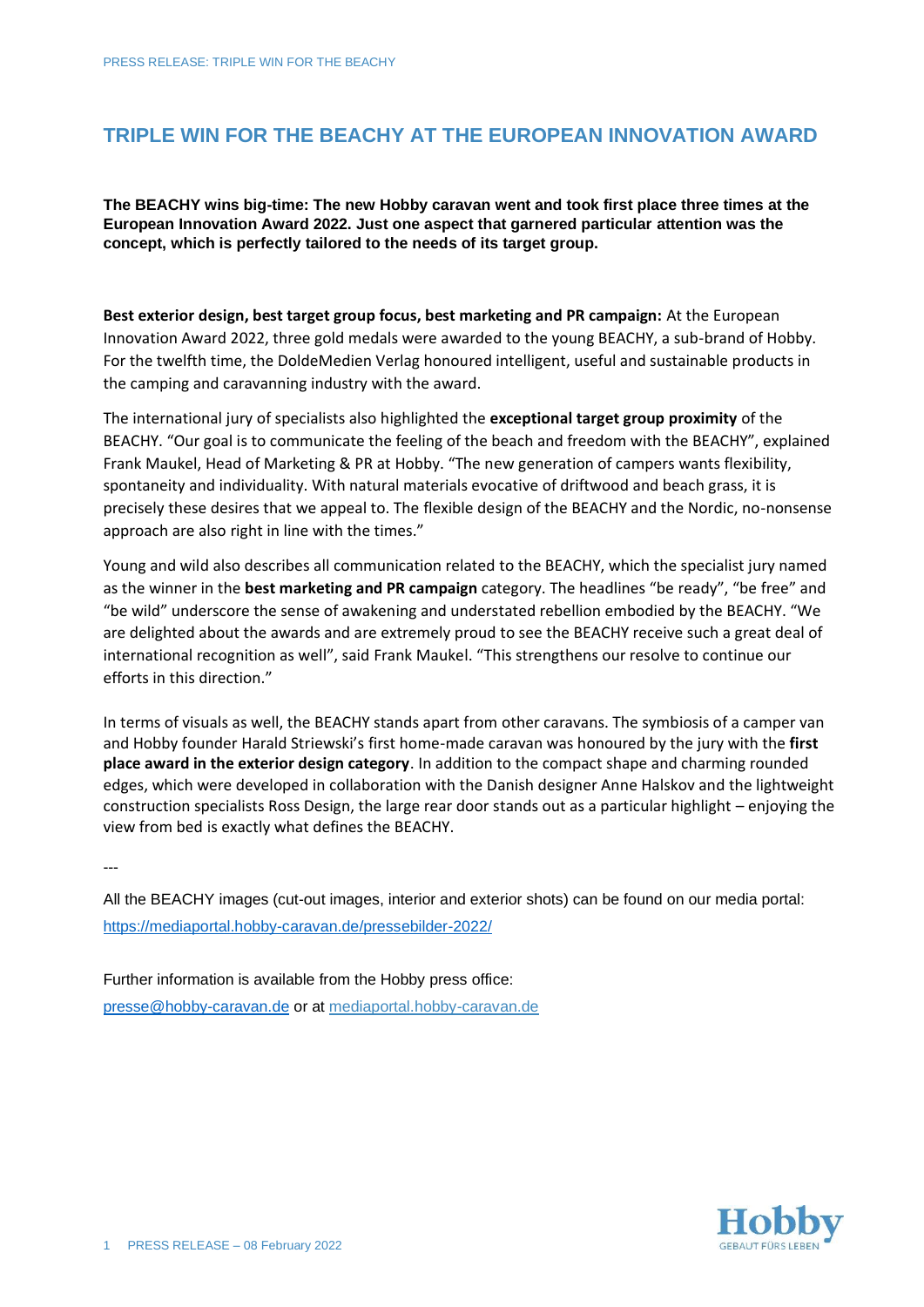

Best exterior design, best target group focus, best marketing and PR campaign: the BEACHY wins big time at the European Innovation Award.



Unmistakable shape, iconic rounded edges: the jury honoured the exterior design of the BEACHY with first place in this category.

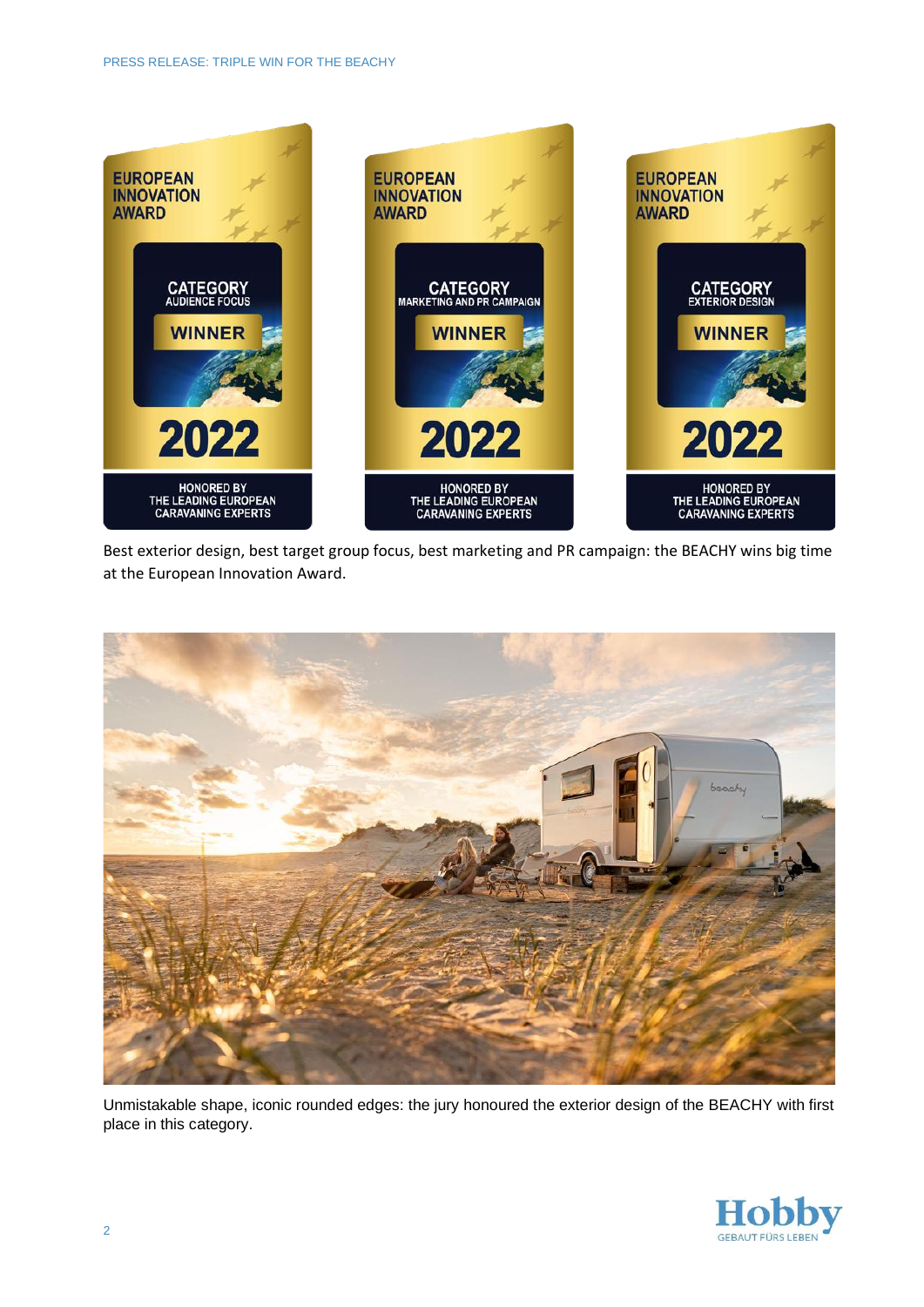

The large rear door is a highlight of the BEACHY design.



Minimalist, individual, flexible – the BEACHY concept impresses on the international stage as well.